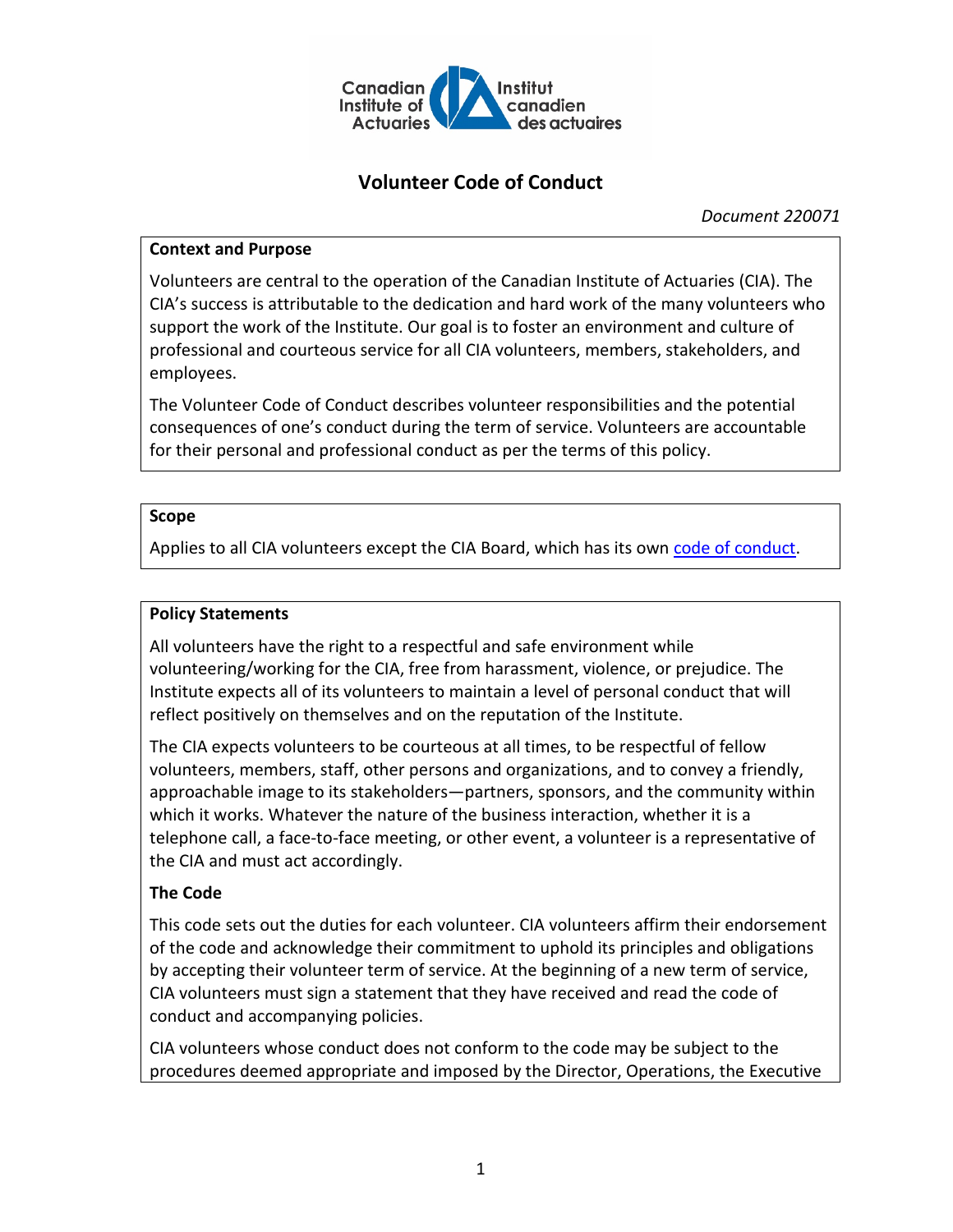Director, and/or may be referred to the Professional Conduct Board (PCB) where warranted.

CIA volunteers will, at all times, abide by and conform to the following code of conduct and principles.

## **Integrity**

- 1. Each volunteer must act in good faith with honesty, dignity, and integrity.
- 2. Each volunteer shall conduct the business affairs of the CIA with due diligence and reasonable competence and shall take no action that could bring the CIA and/or the profession into disrepute.
- 3. Each volunteer must abide in all respects by the rules and regulations of the CIA (including but not limited to the CIA articles of incorporation, Bylaws, Rules of Professional Conduct, and policies).
- 4. Each CIA volunteer must obey the law.
- 5. Each volunteer shall consider the best interests of the CIA as a whole when making decisions and not the interests of a particular practice area, geographical location, or other subset of CIA stakeholders.
- 6. Each volunteer must contribute to an environment of respect, cooperation, and collegiality. No volunteer should unduly disrupt one's volunteer group from operating in an efficient and effective manner. Each volunteer must treat peers, CIA members, staff, other persons, and stakeholders with courtesy, allow them to express their views, and respect differing opinions. Where volunteers disagree on an issue, this disagreement should be resolved with a high standard of civility and respect.

## **Confidentiality**

- 7. While serving as a CIA volunteer, the individual may be provided with or may become aware of certain personal and confidential information, such as trade secrets and proprietary data of organizations, including but not limited to insurance companies or other organizations (collectively referred to hereinafter as "Confidential Information"). Any questions as to whether certain information qualifies as Confidential Information should be referred to the chair of the relevant volunteer group.
- 8. Except as the volunteer group may otherwise require or as otherwise required by law, no volunteer shall share, copy, reproduce, transmit, divulge, or otherwise disclose any Confidential Information related to the affairs of the CIA.
- 9. Each volunteer must uphold the strict confidentiality of all information shared at meetings or in other deliberations and communications of the volunteer group, unless the nature of the information is such that it is intended to be shared (i.e., it will be included in the minutes, which become public following the meeting).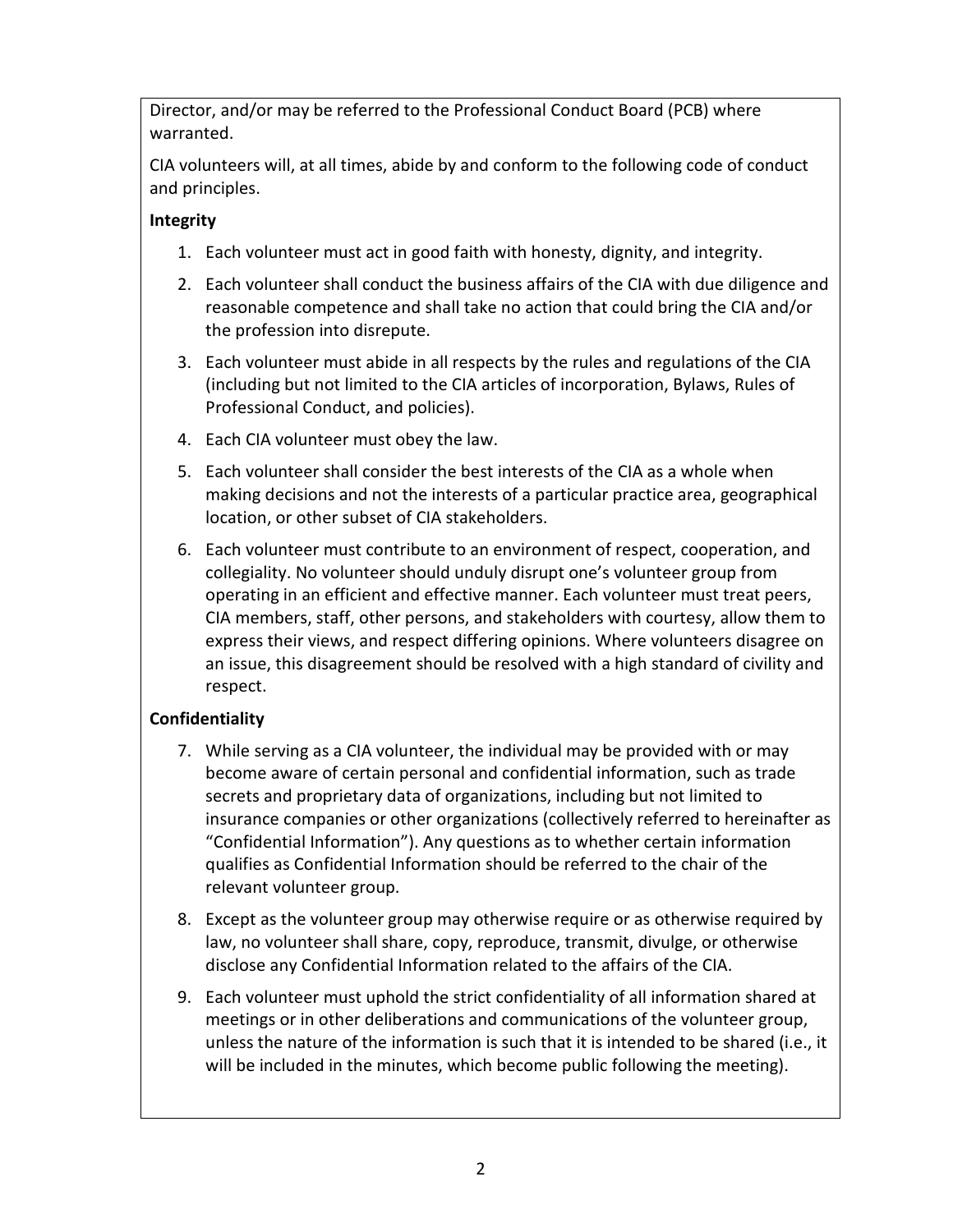## **Loyalty**

- 10. The CIA is dedicated to leading by example in serving the needs of its members and also in representing the interests and ideals of the actuarial profession. Each volunteer is expected to share this dedication.
- 11. Volunteers shall not take undue advantage of other volunteers, the CIA's staff, services, equipment, resources, or property for personal or third-party gain.
- 12. Volunteers must refrain from publicly representing that their view is that of the CIA as a whole unless authorized to do so, and to take care in ensuring that their view is not misinterpreted as such.

## **Conflicts of Interest**

- 13. Each volunteer must act in the best interests of the CIA and not for personal or third-party gain or financial enrichment.
- 14. Volunteers shall not use their position as such to promote their personal, professional, or business interests.
- 15. When encountering a potential conflict of interest, volunteers must disclose the conflict to the volunteer group and, as required, remove themselves from all discussions and voting on the matter. The following guidelines will assist volunteers to identify conflicts:
	- a. Volunteers should avoid the appearance of conflict. While the receipt of incidental personal or third-party benefit may necessarily flow from certain CIA activities, such benefit must be merely incidental to the primary benefit to the CIA and its purposes.
	- b. Volunteers should not engage in any outside business, professional, or other activities that would directly or indirectly materially adversely affect the CIA.
	- c. Volunteers should not solicit or accept gifts, gratuities, free trips, honoraria, personal property, or any other item of value from any person or entity as a direct or indirect inducement to provide special treatment to such donor with respect to matters pertaining to the CIA without fully disclosing such items to the volunteer group; and
	- d. If a volunteer wishes to provide goods or services to the CIA as a paid vendor to the CIA, the volunteer must do so only pursuant to any related procedures adopted by the CIA including full disclosure to, and advance approval by, the CIA.
- 16. Upon termination of a term of service, retiring volunteers must keep confidential all documents, confidential information, and other property entrusted to that volunteer for the purpose of fulfilling their responsibilities.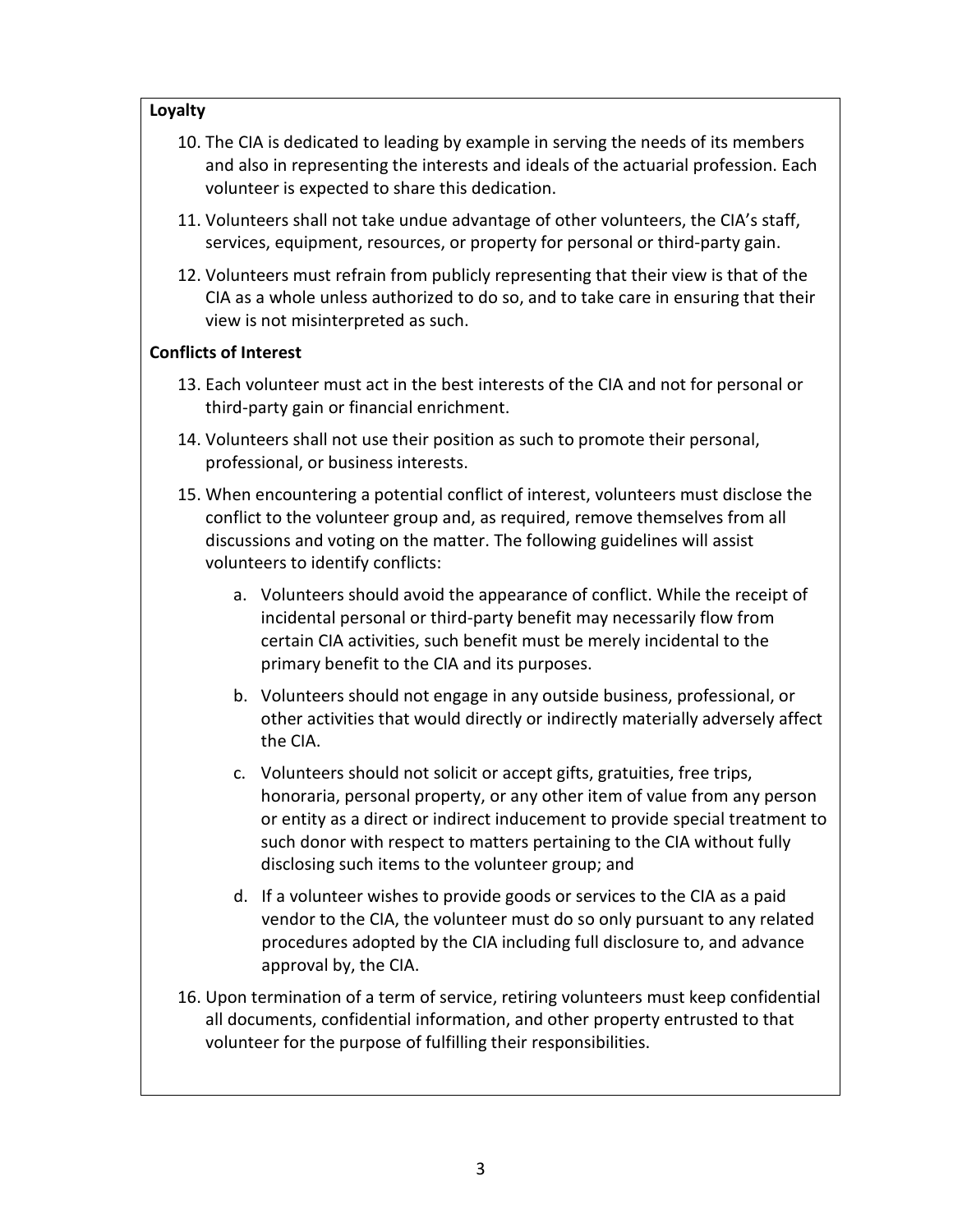### **Alcohol, Drug, and Substance Abuse**

- 17. The Institute is committed to fostering a safe and healthy work environment. Recognizing the potential negative effects of alcohol, drugs (prescribed or not), or organic substances (i.e., marijuana or homeopathic products), intoxication while volunteering will not be tolerated and will result in action required under the circumstance. Volunteers are cautioned to use good judgment when consuming the products listed above. It is the volunteer's responsibility to know when the use of the above-mentioned substances
	- Might impair their ability;
	- Might endanger the safety of others; or
	- Is inconsistent with their intended or medically-prescribed purpose.

### **Indemnification**

- 18. The CIA may indemnify the volunteer and save him/her harmless in accordance with bylaw 16.02 and with the [CIA Policy Regarding the Process Related to the](http://www.cia-ica.ca/docs/default-source/2020/220073e.pdf)  [Application of](http://www.cia-ica.ca/docs/default-source/2020/220073e.pdf) Bylaw 16.02.
- 19. The volunteer also undertakes to comply with the process set out in the CIA Policy [Regarding the Process Related to the Application of](http://www.cia-ica.ca/docs/default-source/2020/220073e.pdf) Bylaw 16.02.
- 20. The CIA's liability insurance policy (as amended from time to time) essentially covers all volunteers while acting on behalf of the CIA and within the scope of their duties, for damages and reasonable and necessary legal fees and expenses, which the CIA would be required to pay as a result of a legal proceeding instituted against the CIA for damages due to a wrongful act of a volunteer. The current coverage includes any actual or alleged act, error, omission, misstatement, misleading statement, or breach of duty or neglect committed by a volunteer. However, if the volunteer is found guilty of committing a criminal act, or if the volunteer is intentionally dishonest or fraudulent, or has committed a willful violation of statutes, rules, or law, in relation to this policy, the volunteer agrees to reimburse all damages, reasonable and necessary legal fees, and expenses incurred.

#### **Exemptions**

CIA Board, which has its own code of conduct.

#### **Escalation Procedures/Management of Non-compliance with this Policy**

Depending on the severity of the infraction, measures included in the whistle-blowing policy, harassment and violence policy, or measures imposed by the PCB and Head Office staff will apply.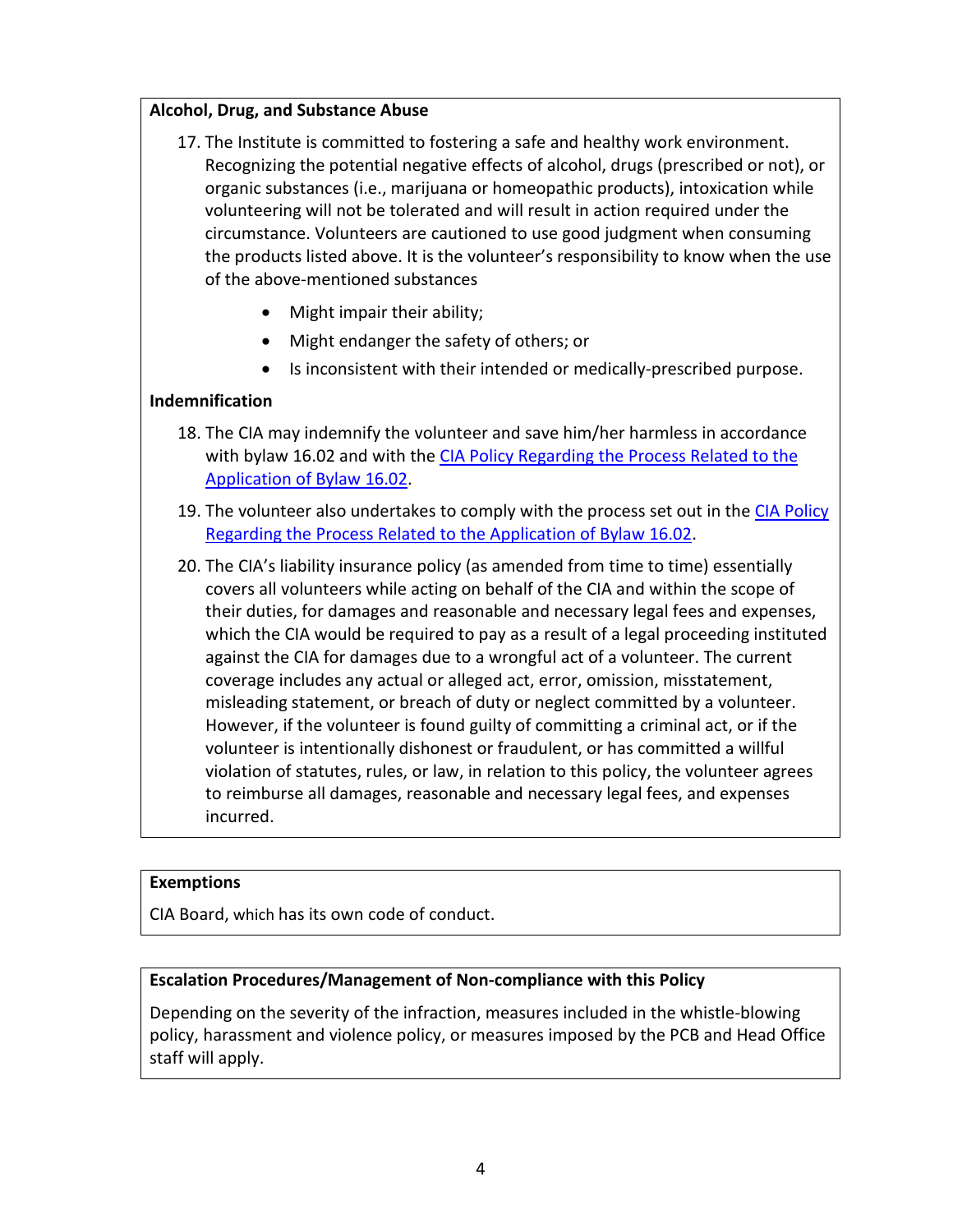N/A

## **Associated Documents**

[CIA Policy Regarding the Process Related to the Application of](http://www.cia-ica.ca/docs/default-source/2020/220073e.pdf) Bylaw 16.02 [Volunteer Workplace Violence and Harassment Policy](http://www.cia-ica.ca/docs/default-source/2020/220072e.pdf) [Volunteer Whistle-Blowing Policy](http://www.cia-ica.ca/docs/default-source/2019/219002e.pdf) and Response Procedure

#### **References**

N/A

| <b>Monitoring, Evaluation, and Review</b> |                                       |  |  |  |
|-------------------------------------------|---------------------------------------|--|--|--|
| Approval date                             | December 4, 2019                      |  |  |  |
| Effective date                            | January 1, 2020                       |  |  |  |
| Approval authority                        | Board                                 |  |  |  |
| Review owner                              | <b>HRFAR</b>                          |  |  |  |
| Prior review and revision dates           | September 19, 2018; November 21, 2018 |  |  |  |
| Review cycle                              | Every year                            |  |  |  |
| Next review date                          | 2020                                  |  |  |  |

| <b>Procedures</b> |  |  |
|-------------------|--|--|
| N/A               |  |  |